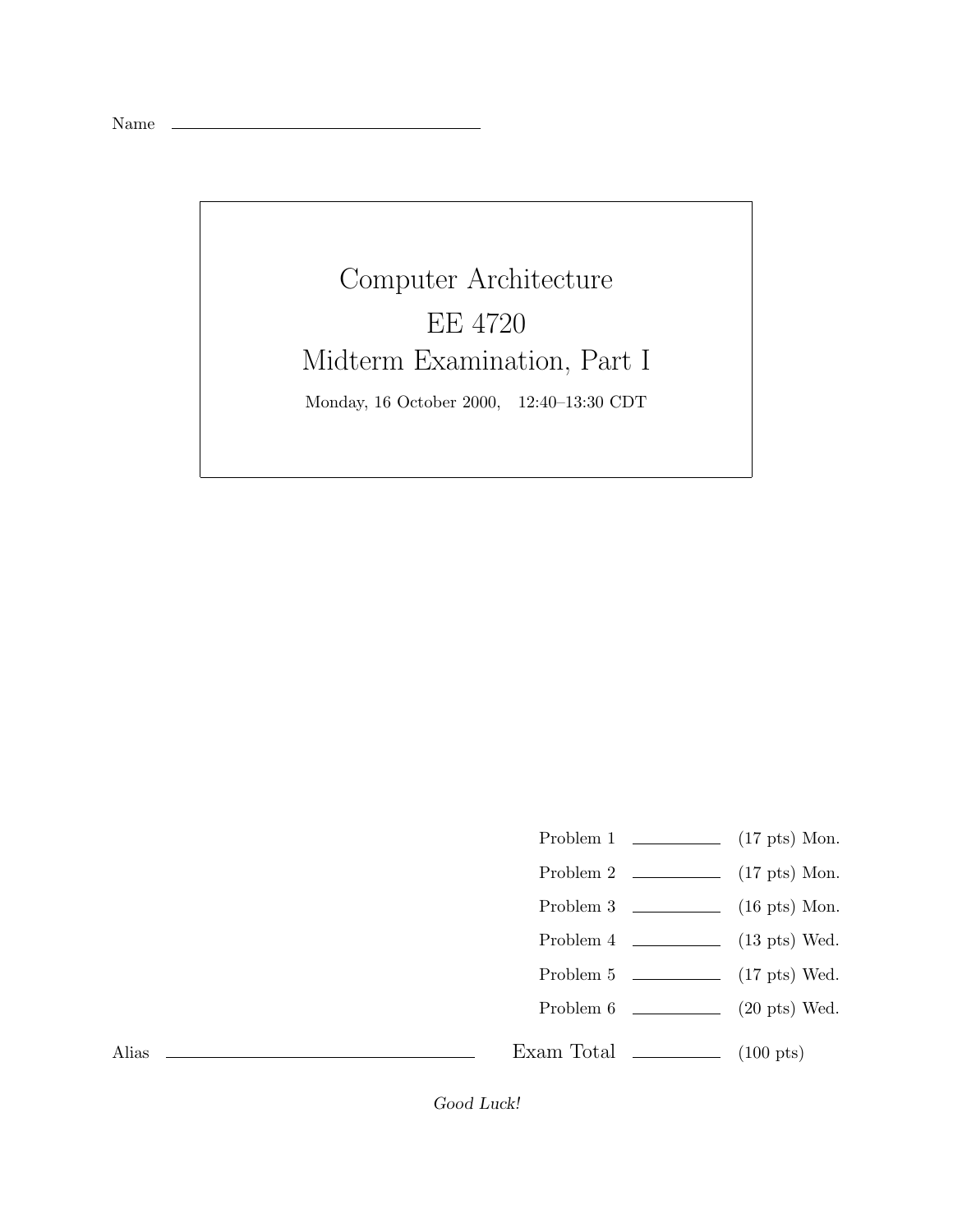Problem 1: The program below executes on the pipeline below as illustrated in the pipeline execution diagram below. Bypass paths do not appear in the illustration (below).



[7 pts] Next to each bypass path indicate the cycle(s) in which it will be used.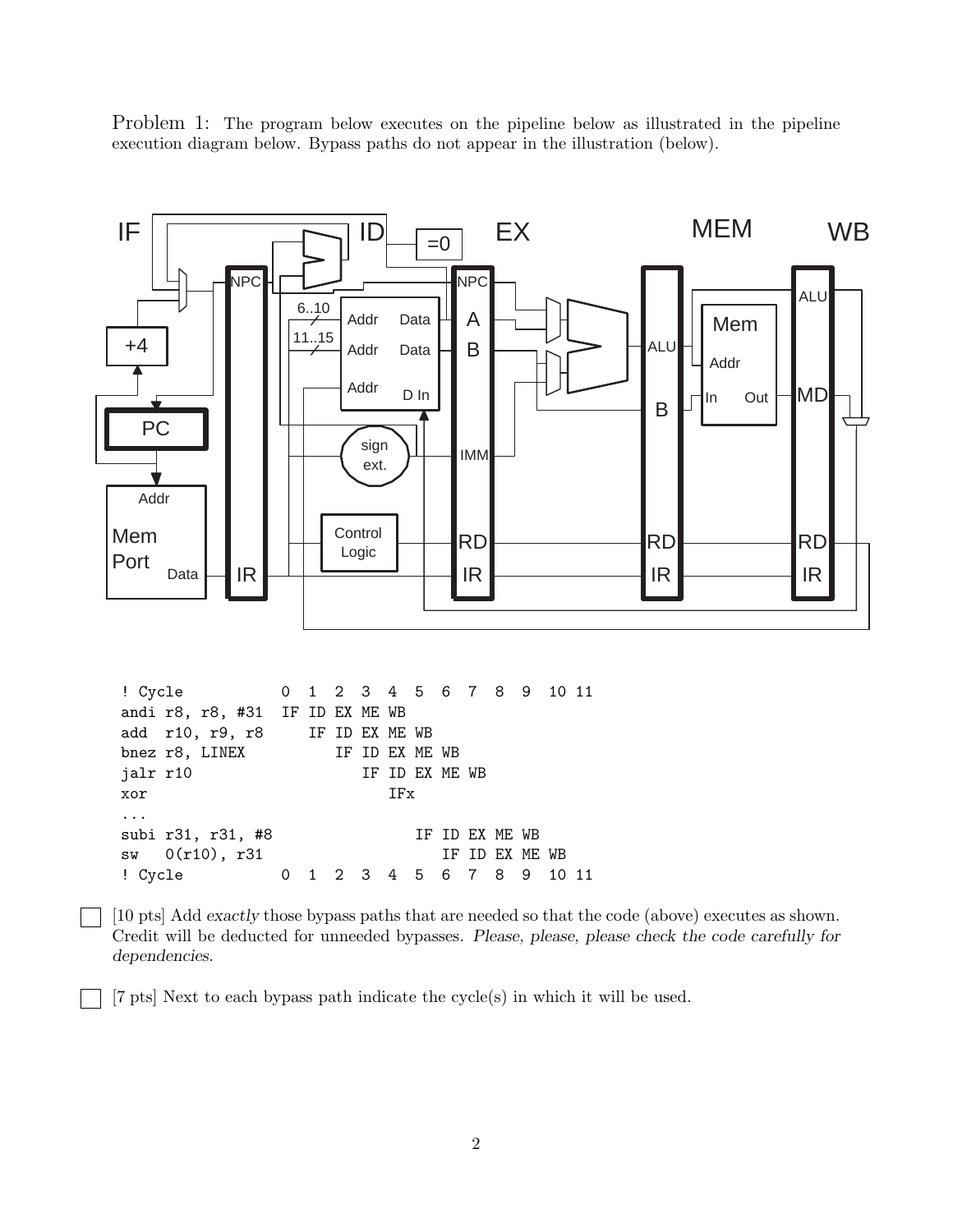Problem 2: As described in class, postincrement instruction  $1\mathbf{w}$  r1, (r2+) loads the value at memory address r2 into register r1 and stores r2+4 in r2. Postincrement stores are similar. The pipeline below is to be modified so that it can execute postincrement loads and stores for bytes, half words, and words. A logic block size can be used; its input is the opcode and func fields; the output is 0 for a postincrement with a byte-size load or store value, 1 for a postincrement with a half-word value, 2 for a postincrement with a word-size value, and 3 if the instruction is not a postincrement load or store.



[10 pts] Show the datapath changes needed so that the pipeline can execute postincrement store instructions. Include the control logic for obtaining the amount to increment the address by but do not include any other control logic.

[7 pts] Show the additional datapath changes needed so that the pipeline can execute postincrement loads. These changes must not add structural hazards and the load must execute without stalling the pipeline (assuming favorable dependencies).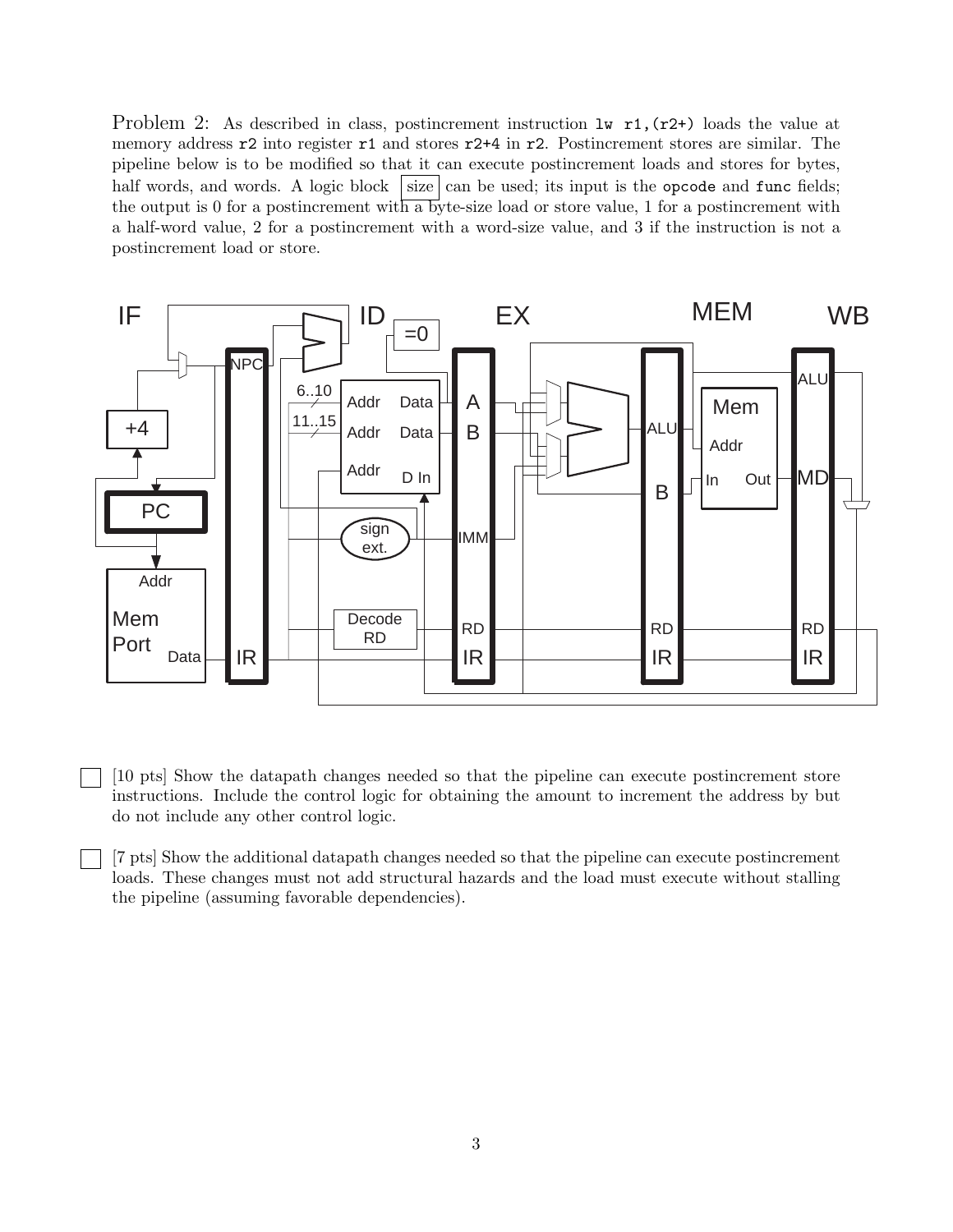Problem 3: The four-stage (no WB) pipeline below includes an *Express Writeback* feature, eliminating the need for bypass connections. Instructions proceed through the pipeline slightly differently than the DLX pipeline presented in class. **Do not** add or assume the presence of bypass connections.



[6 pts] Show a pipeline execution diagram for the code below on this pipeline. (Don't forget to look for dependencies.) State any assumptions about how the register file operates.

add r1, r2, r3

lw r4, 8(r1)

sw 12(r5), r4

One disadvantage of *Express Writeback* is that it introduces a structural hazard.

[6 pts] Show a program that encounters the hazard and a pipeline execution diagram showing how the hazard can be avoided by stalling. (*Hint: the program can be just two instructions.*)

[4 pts] Explain how *Express Writeback* affects the critical path.

*Part II on Wednesday at 12:40 precisely.*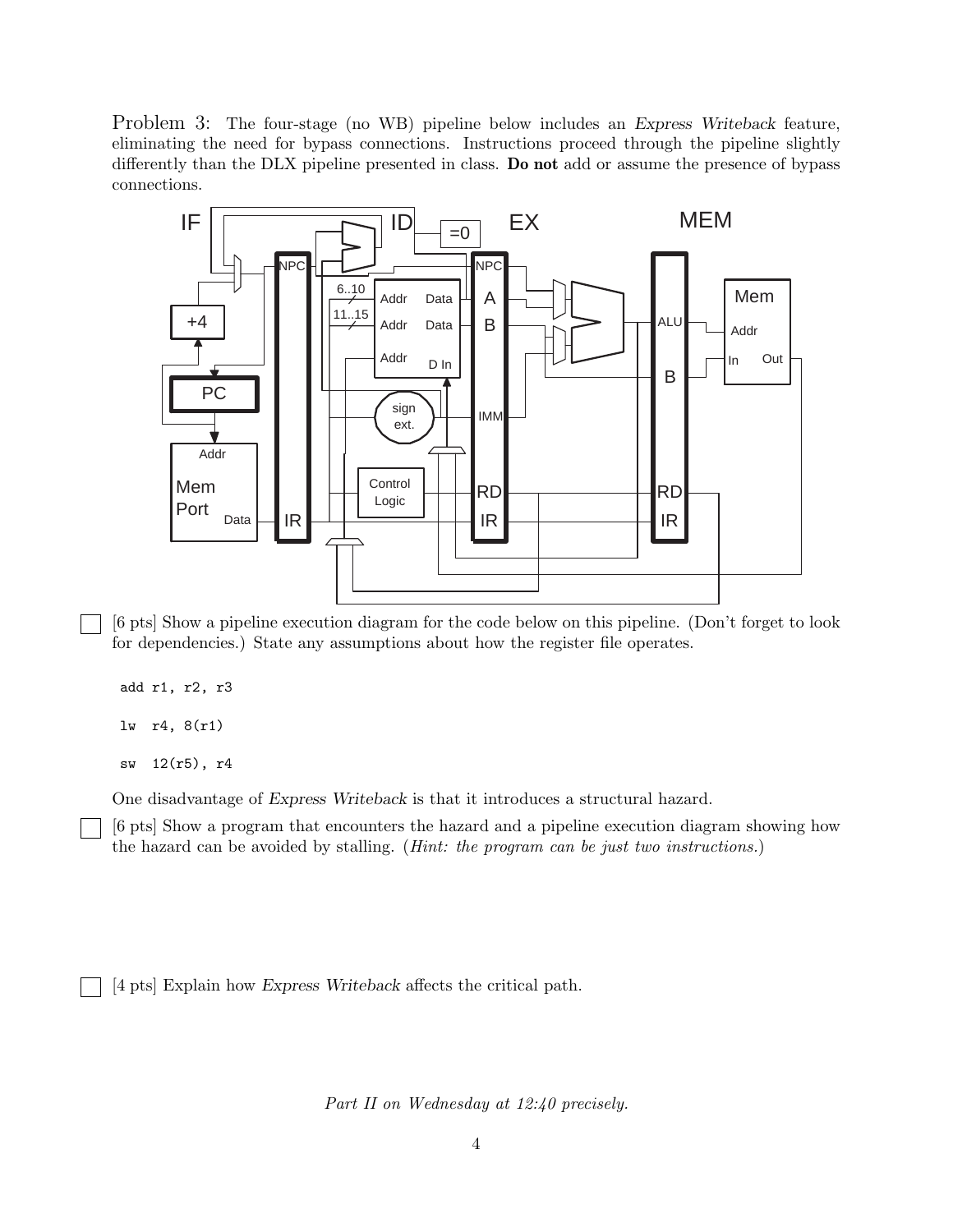|--|--|

## Computer Architecture EE 4720 Midterm Examination, Part II Wednesday, 18 October 2000, 12:40–13:30 CDT

- Problem 1 (17 pts) Mon.
- Problem 2 (17 pts) Mon.
- Problem 3 (16 pts) Mon.
- Problem 4 (13 pts) Wed.
- Problem 5 (17 pts) Wed.
- Problem 6 (20 pts) Wed.

Exam Total (100 pts)

Alias

*Good Luck!*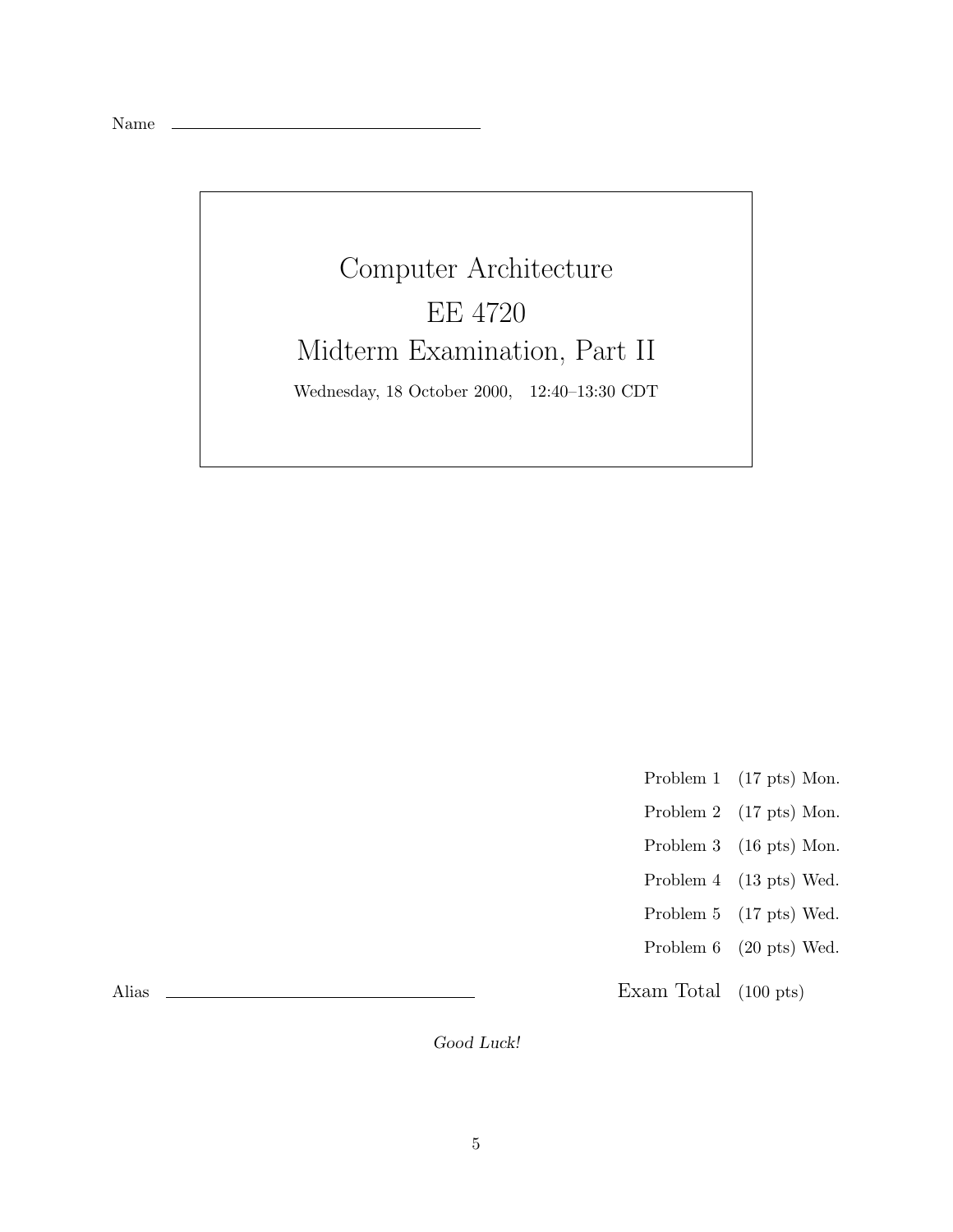Problem 4: The diagram below includes naïve hardware for implementing the jal and jalr instructions. With this hardware precise exceptions are impossible.



[6 pts] Explain why precise exceptions are impossible here.

[7 pts] Show a program including a jalr that encounters an exception and which does not run correctly (after the exception handler returns) because of the way jalr is implemented. Briefly explain why it does not run correctly. (For partial credit answer the question using an instruction other than jalr.)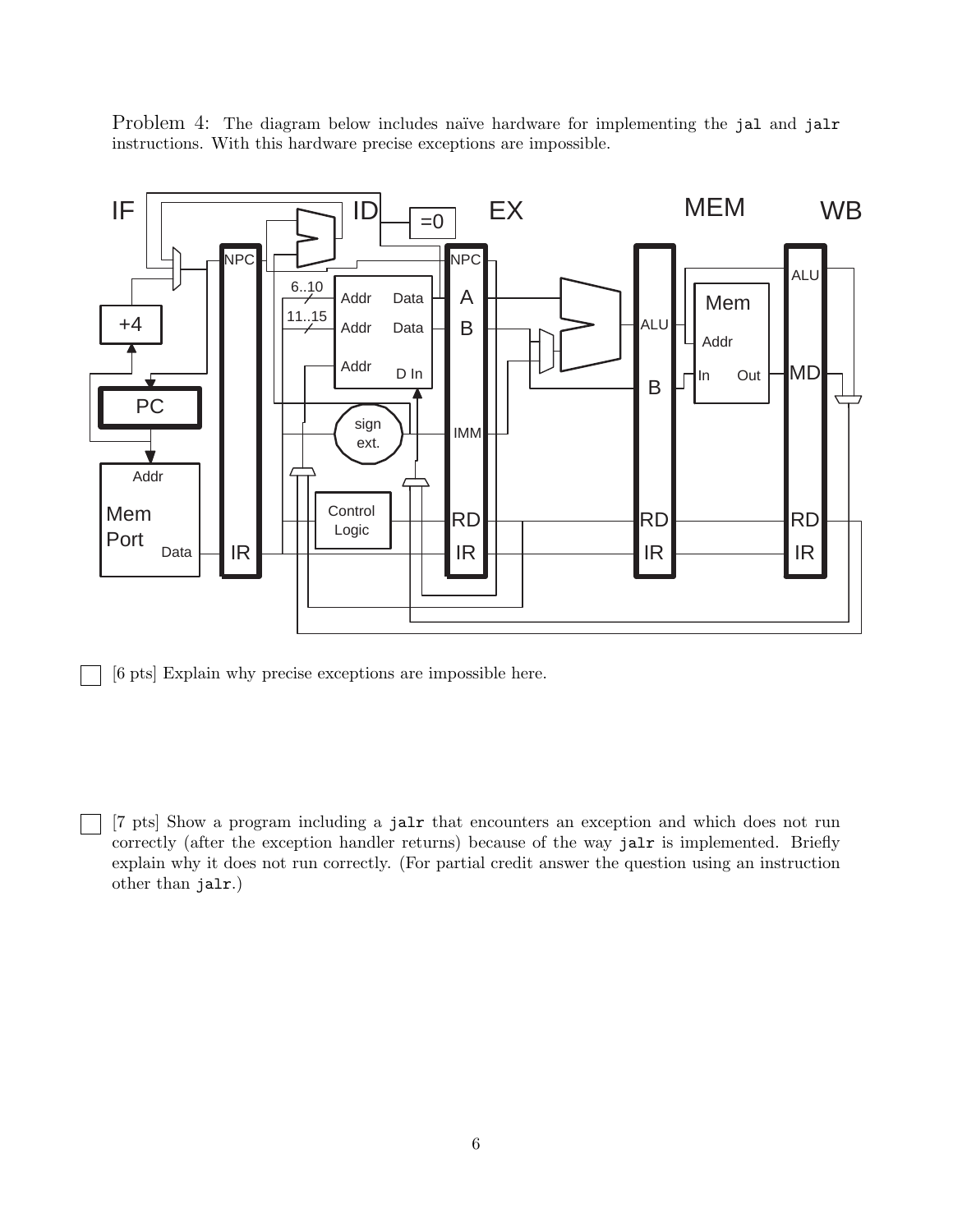Problem 5: For some, 16 bits is just not enough. Consider a new DLX instruction, mbi (move big immediate), which moves a large immediate into register r1. (Register r1 is always used, a different register cannot be specified.) The following code uses the new instruction:

mbi 0x12345 ! Move 0x12345 into register r1. add r2, r1, r2 ! Use 0x12345 in an add.

[5 pts] Describe how the instruction could be coded using an *existing* DLX instruction type to get the biggest immediate possible. Specify the size of the immediate.

Ignoring the previous part, suppose one wanted the immediate to be 30 bits.

[4 pts] Why are 30-bit immediates impossible using an existing instruction type?

[4 pts] Describe how a 30-bit immediate mbi could be coded using a *new* DLX instruction type. (See the next subpart before answering.)

Whether it is possible to add a 30-bit immediate instruction and maintain compatibility depends on certain details of DLX which during lectures were usually made up on the spot.

[4 pts] What kind of details were those? Make them up so that the new instruction is compatible.